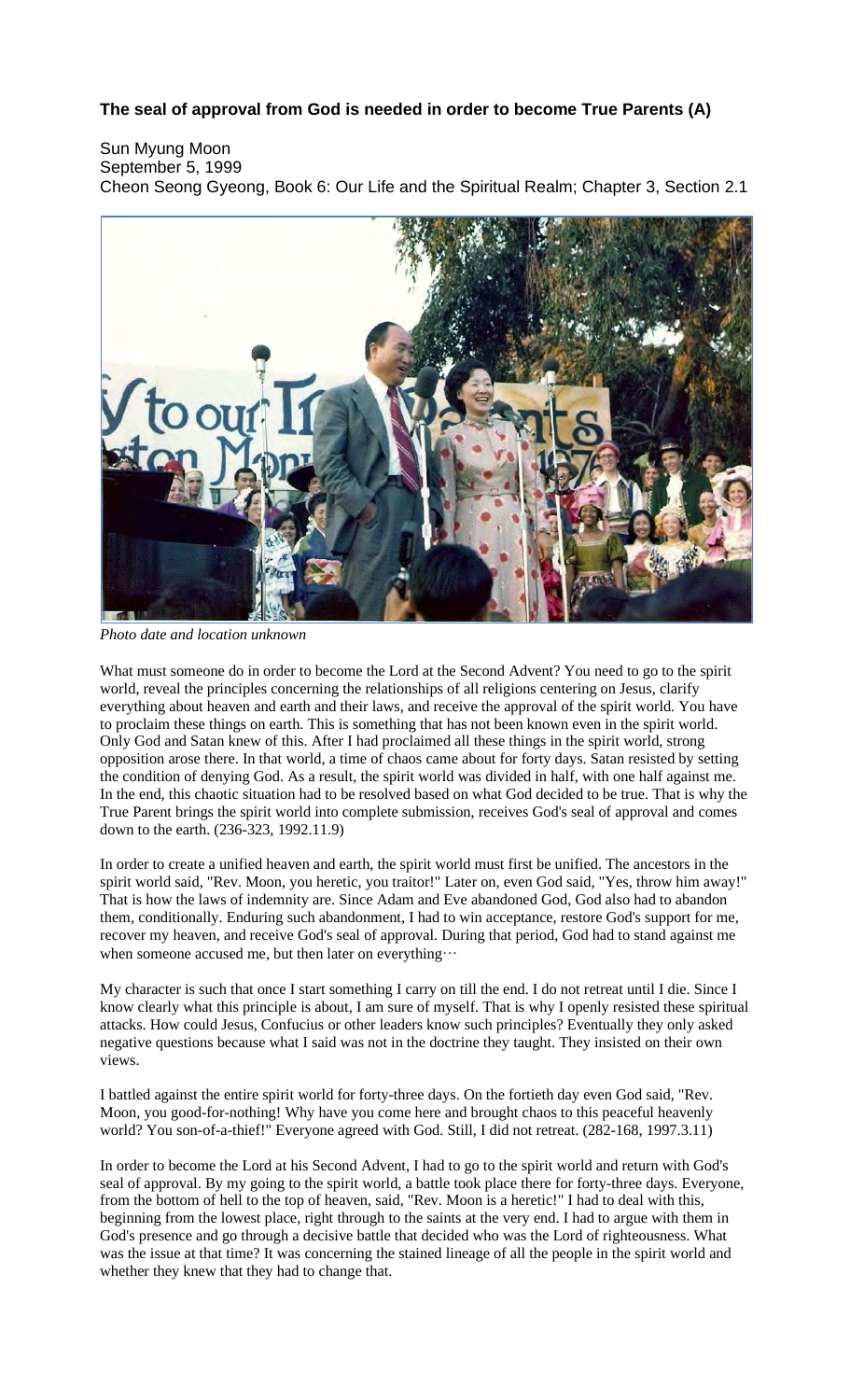What was the second consideration? It concerned transferring the rights of ownership of all material things. I stated that, "Those who had rights of ownership during their life on earth are traitors to the Kingdom of Heaven!" No matter how great the founders of the religions were, they had to face this judgment. That is why, when I fought in the spirit world, I stood my ground in battle and challenged them confidently, asking, "Who's the heretic?"

Since great chaos would come to the spirit world after this, God had to make a decision as the Judge. But even He stood against me. God said, "Rev. Moon is a heretic, as you all say." Why? Since Adam had betrayed God, in accordance with the laws of restoration through indemnity, the person representing perfected Adam had to face a situation of betrayal, even by God Himself. Only then could the walls that were raised in God's heart be brought down. In this way, everyone was against me, and even God was standing on the other side, leaving me totally alone.

Still, the spirit world could not be left as it was, in a whirlpool of chaos. God had to make the final decision. He proclaimed, "The transition of the lineage, transition of the rights of ownership and transition of the realm of heart that Rev. Moon speaks of, are true." I then had to return here, to this world, after receiving God's seal as a victorious champion. (264-50, 1994.10.9)

Before everything can be resolved in the physical world, the spirit world must first be put in order. After having discovered the words of truth, when I claimed, "This is how the spirit world should be," Satan opposed me and even God opposed me. Since humankind abandoned God, God must abandon humankind. This is the law of restoration through indemnity. For this reason, a forty-day battle occurred in the spirit world. The four great saints all exclaimed, "Rev. Moon is a heretic!"

All the religious leaders in the spirit world came and opposed me. There was a hostile gathering and an offensive and defensive argument in God's presence to find out who was right. For forty days the entire spirit world was in an uproar. They were making complete turmoil and shouting, "Rev. Moon is a heretic!" They all called out in unison, "The spirit world will become very disturbed. We don't want that. Drive him away!"

Nevertheless, I insisted, even to God, that this was the only way, and that if everything did not follow accordingly, there would be no way to bring a logical order to the whole world. I pointed out that Confucius did not know about God's character. He did not know about God as a personal God. Confucius talked about heaven but it was vague. In a battle of questions he would be knocked down.

To Jesus, I asked, "Why didn't you speak about certain issues regarding your Second Advent?" He was taken aback.

Christians believe that the millennial kingdom will be established in the sky, but they will clearly know that is wrong when they go to the spirit world. When I asked searching questions of those religious founders, they could not open their mouths. Subsequently, I called upon God, "You make the judgment as to who is right." At the very end, God declared, "Rev. Moon is right!" (259-320, 1994.4.24)

After entering the spirit world, I was treated with contempt for forty-three days, even from the lowest realms. They were asking me who I thought I was. They were calling me a slave, the relative of old lady Pak, a fraud, and the ringleader of all heretics. Eventually, I met with the major religious leaders and chosen people. At the very end, I spoke with the four great saints. They were all against me. They all opposed me, saying, "That good-for-nothing, child of a traitor, get him and kill him." Even God supported them. It was an eye for an eye and a tooth for a tooth.

For forty days the entire spirit world opposed me. I could not retreat and I fought for forty-three days. Until the very end even God was against me. Could I have retreated? Wouldn't something terrible have happened had I retreated? So in the end, I even brought God to submission. Then, God shouted, "Attention!" to the people in spirit world. He then proclaimed, "I have to come to a decision on this battle in the spirit world. The witness who was correct in every respect is Sun Myung Moon."

God told me to turn around and give my defense. Everyone agreed that my words were true. God called out, "Attention!" and testified for me Himself, to the entire spirit world. So, I had finished with the spirit world, hadn't I? I received God's seal, His approval, and came to the earth. (295-293, 1998.9.24)

In order to unite this world, you have to enter the spirit world and make unity there first. How are you going to bring unification? You would not be welcomed. If you go to the spirit world and say, "The way of the heavenly principle should be revealed in this way," Satan and God would understand but they would not give an answer.

It was the first time for all the leaders of religion to hear these things. They asked the meaning of the transition of the lineage, the transition of the rights of ownership and the transition of the realm of love. Even Jesus asked me about this every day. All the saints were opposed to me. Thus, for forty-three days a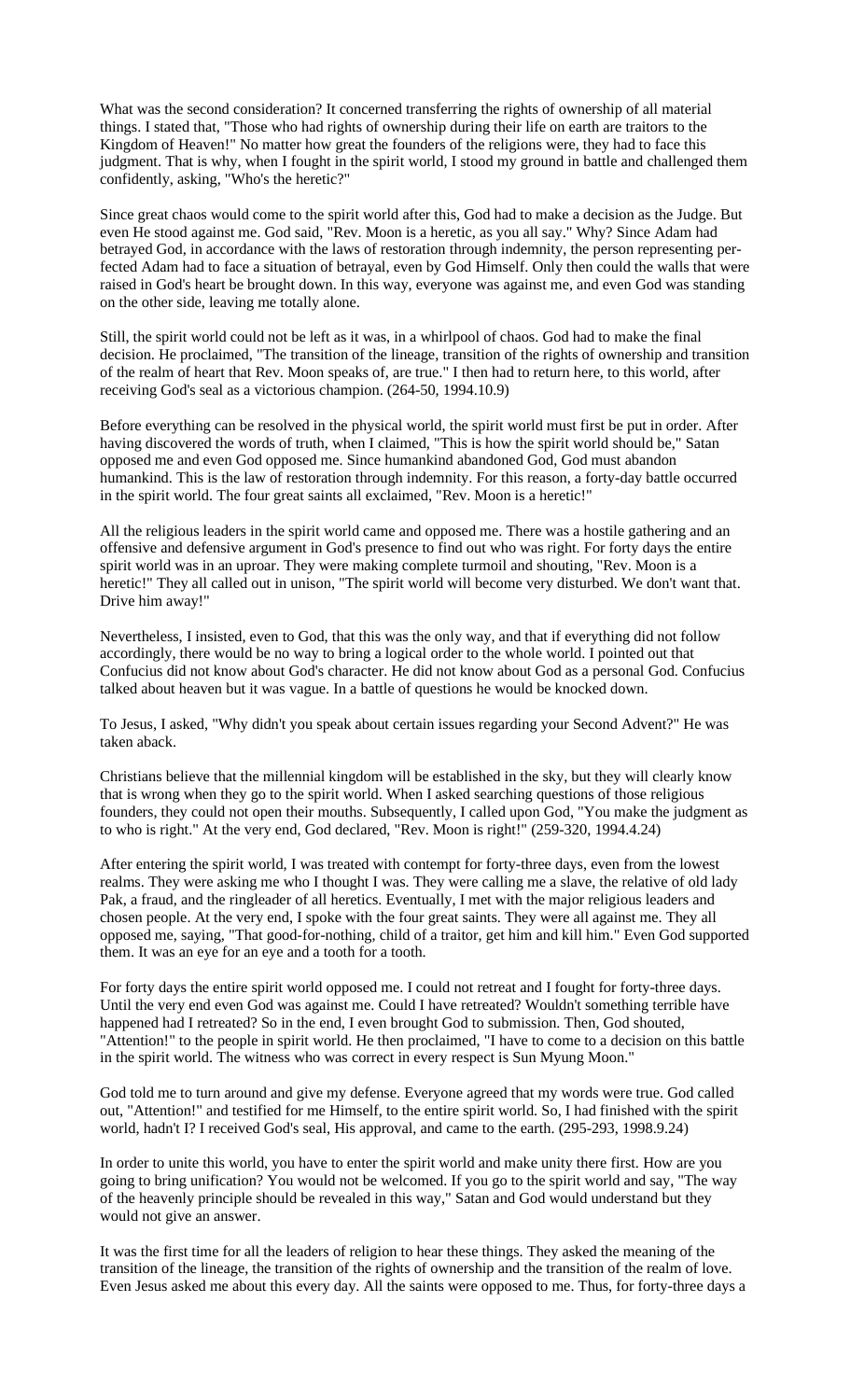great time of chaos came about in the spirit world. They were saying, "Drive out that Rev. Moon, the ringleader of all heretics!" What would have happened had they driven me out in this way? The Unification Church would not have emerged. Thus, I had to push forward for forty-three days amid that intense persecution.

In this type of situation, I am an expert. I am an expert in discerning between right and wrong. That is why I know immediately who is for Satan and who is for God. Looking at everything there, I saw that it was wrong. That is why I determined to continue. At the very end, even God became more desperate. The spirit world was in chaos. I, alone, was stirring up the entire spirit world, creating a tumultuous situation. Since God is the Lord of Judgment, He had to take responsibility. The situation was that the entire spirit world had put me at the front and was accusing me before God.

Consequently, God had to bring justice and judgment. To stop this battle, He had to clarify what was right and wrong. Opinion was completely split. I was alone and the entire spirit world was against me. Even God had been standing against me. They were saying, "How bad this fellow is! Who is saying such things?" Since Adam fell by going against God, God had to oppose me.

Don't parents sometimes have to spank their children? If a child does something bad, his father or mother might spank him, rebuke him, and then forgive him. In the same way, at the very end, God brought me to the front and made the decision, calling out, "Look to the front!" He then declared, "So far, there have been many arguments for and against Rev. Moon's words, but his arguments are absolutely right. (273-67. 1995.10.20)

There are diverse attitudes and peculiarities in the Unification Church. Some even go so far as to say that they are the Messiah. Some say, "Rev. Moon is John the Baptist and I am Jesus." I did not automatically become who I am. I had to go to the spirit world and come back with God's seal of approval.

Since I unified the spirit world, that entire world supports me. I brought the spirit world that was in chaos into order. Until now, the Buddhists and Confucians all created their own domains and enclosures, creating numerous factions. I brought all these to face one direction, not two. Once the spirit world was united like this, I came to this earth with the authority and conviction to go in a single direction.

There are many directions in this world. If there are five billion people, there are five billion directions. I am bringing all of these together into one direction and purpose.

Although the satanic world opposes me, even trying to kill me, and all sorts of things are going on, it is gradually coming together in one direction. It is moving in one direction. Now people are saying, "The peacemaker for world peace is Rev. Moon." Therefore, there is a lot of interest coming towards me.

Once I had brought into order all the chaos in the spirit world, I had to unify the direction of all the confusing things on earth. That is why I am bringing together the world's politicians, greatest scholars, journalists, economists and other famous people. Do you think they respect me? They all tested me and evaluated me in their own different ways. Since I brought order out of chaos in the spirit world, I can now see the stage upon which we can bring order to the chaos on earth. How is that? I know what happens when you go one step beyond what is in front of your eyes.

None of you gathered here is a fool, I am sure. Smart as you are, when you look at this situation, you believe that the world is in your hands, don't you? There is only one set of True Parents, eternally. There are no others. For this reason, the entire spirit world must obediently follow and everything on earth must submit. There are not two sets, but one. The final destination is the True Parents. (259-720, 1991.4.24)

Many types of religion have developed. Since people's cultural backgrounds are different, this was inevitable. There are five billion people who are outside the Christian cultural sphere. Do people all go to hell if they don't believe in Jesus? No. Christians say otherwise because they do not know. If you go to the spirit world, Confucius and Jesus are both friends. Buddha and Mohamed are friends. Famous saints from Christianity and high monks from Buddhism are all friends. A curtain is the only thing that comes between; they all belong to God's tribe. This curtain must be opened wide.

When the religions unite, this curtain will be taken down and everyone will rejoice together as one family. They are waiting for that day in the spirit world. I went through so many battles because of people's ignorance about the background of religion in history. Therefore, the leaders from each religious order, the founders of religions and all historical leaders should gather and repent for all the historical resentment. The person who can make them repent is the True Parent. (232-20, 1992.7.1)

What is a filial son? It means a son who devotes his life in love to attend his parents. Then what is a loyal subject or patriot? We call a person a loyal subject or patriot when he is rooted in love, sacrifices himself and others his life for his king who represents God. A saint is one who lives for the sake of the people of the world. He is a person who resolves to offer his life in loving all people regardless of the differences in